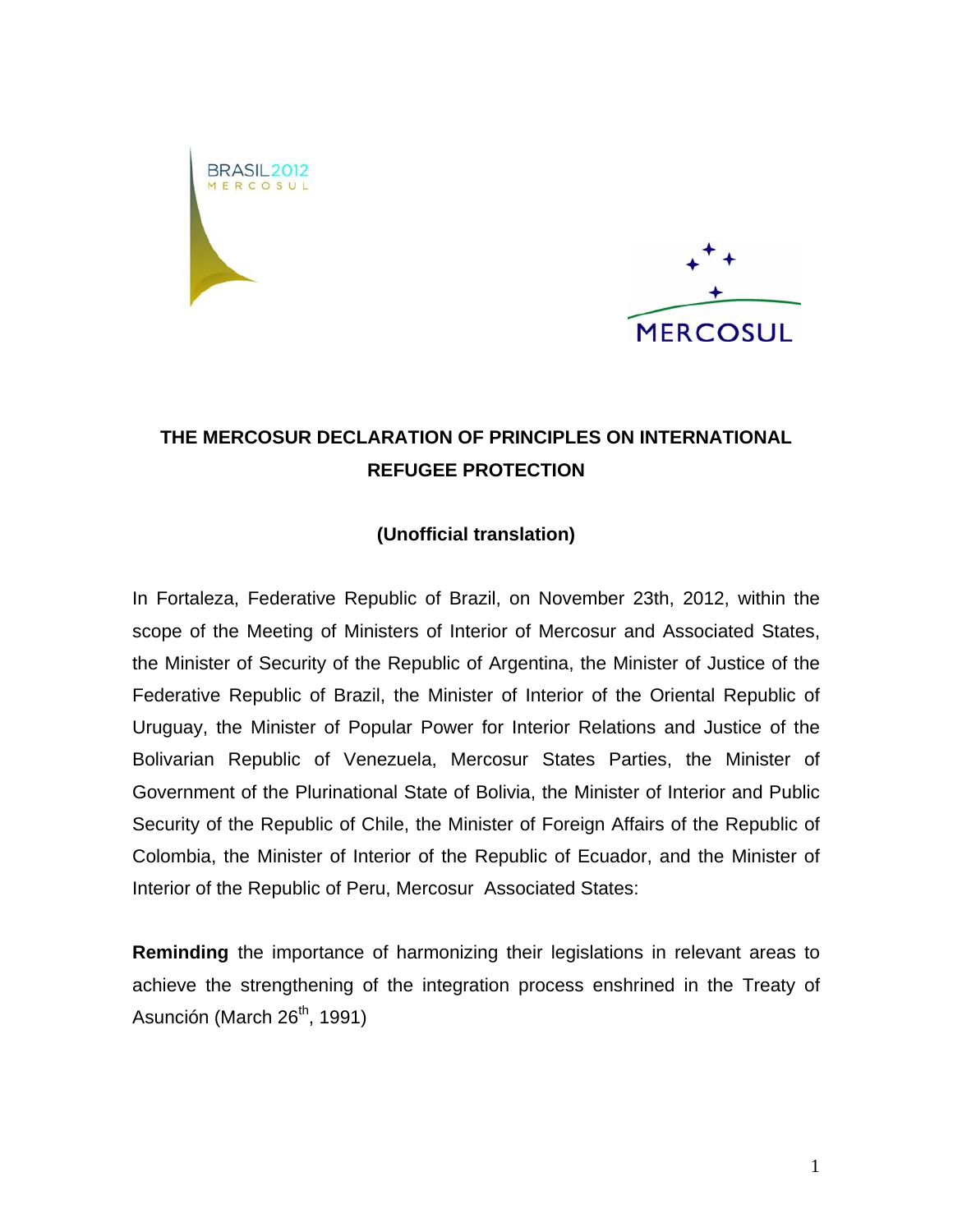**Considering** the commitments undertaken on the international level to promote and guarantee the international protection to refugees, such as the Universal Declaration of Human Rights of 1948; the American Declaration of the Rights and Duties of Man of 1948; the American Convention on Human Rights of 1969; the Convention of Geneva of 1951 and its Protocol of 1967; the Cartagena Declaration of 1984; the Mexico Plan of Action to Strengthen International Protection of Refugees in Latin America of 2004; and the Brasilia Declaration on the Protection of Refugees and Stateless Persons in the Americas of 2010;

**Considering** the Rio de Janeiro Declaration on the Institution of Refuge of November 10<sup>th</sup>, 2000; the Santiago Declaration on Migration Principles, item IV; the Declaration of the Meeting of Ministers of Justice and Interior of Mercosur on Justice, Security and Human Rights, item XXI;

**Reaffirming** the desire of our States to reinforce national, regional and global efforts to the protection, promotion and respect of Human Rights, following the principles of solidarity, diversity, access to justice, prosperity, security, harmonious coexistence and peace for our people;

**CONSIDERANDO** necessária a implementação de políticas que promovam e garantam respeito e proteção aos direitos humanos dos refugiados e suas famílias;

**Considering** the need to implement policies to promote and to guarantee the respect and protection towards the rights of refugees and their families;

**Recognizing** the need to create harmonic criteria to face the challenges regarding international refugee protection; and

**Recognizing** the contribution of the United Nations High Commissioner for Refugees (UNHCR) to strengthening international refugee protection in the region,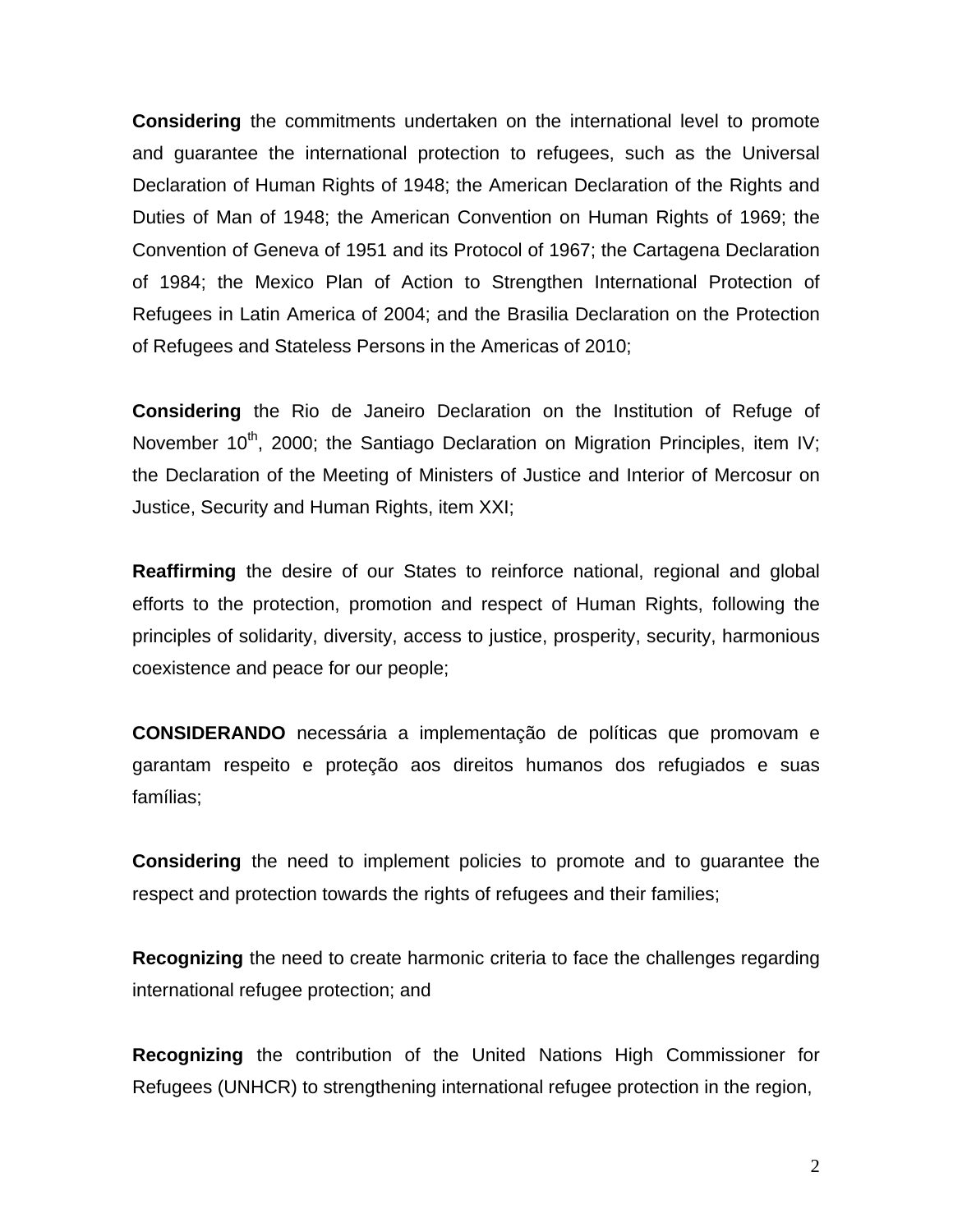## **State:**

- The Extended Mercosur is a space of humanitarian protection for refugees;
- Refugees will not be returned, deported or expelled to territories where they can be submitted to persecution or their lives, physical integrity or freedom are at risk due to their race, religion, nationality, social group, political opinion, generalized violence, foreign aggression, internal conflicts, massive human rights violations, or other circumstances that disturb the public order;
- States Parties to Mercosur and Associated States will not take measures to forcibly return recognized refugees to places where their life, freedom or physical integrity are at risk due to one of the reasons mentioned in the paragraph above;
- Refugees will have at least the same rights as of foreigners who hold permanent residency and the rights enshrined in international agreements on refugee protection;
- The need for a broad approach to family reunification, which is recognized as an essential element to ensure the stability for refugees;
- The differences arising from gender, age and diversity, especially in unaccompanied and separated children and teenagers, must receive special attention;
- Coordination and cooperation mechanisms will be developed among competent organizations involved in refugee protection, intended to exchange information and to use new technologies, with regard to the principle of confidentiality;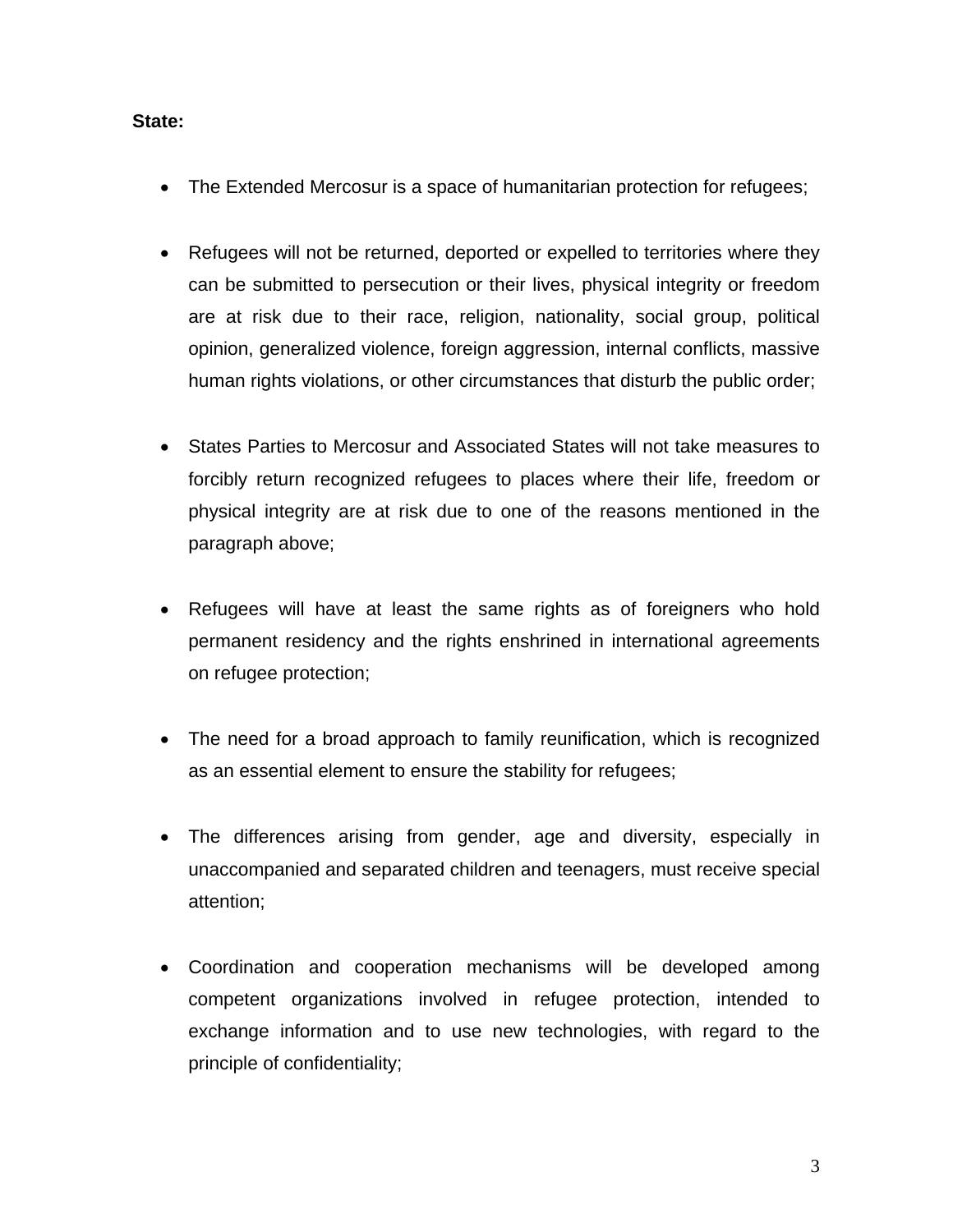- To enhance the regional dialogue and sharing experiences related to the protection and search for durable solutions for refugees;
- To recognize refugees' contribution to host societies;
- The importance of having non-restrictive immigration policies that include alternatives to immigration regularization, in order to prevent submissions of asylum claims in cases that are not refugee-related;
- Common measures will be adopted to identify those who are in need of international refugee protection, in the context of the growth and complexity of mixed migration flows;
- The importance of implementing the broader definition of refugee, provided in the III conclusion of the Cartagena Declaration of 1984, as a broader inclusion clause than those established in existing international instruments;
- The value and significant role played by civil society in working with governments in the creation and implementation of public policies regarding the protection and local integration of refugees;
- To consider the possibility of adopting effective national protection mechanisms that deal with cases not foresee in international refugee protection instruments;
- To highlight the contributions of the regional approach enshrined in the Declaration and the Mexico Plan of Action to Strengthen International Protection of Refugees in Latin America, emphasizing the importance of continuing its programs, especially those related to solidarity borders, solidarity cities and solidarity resettlement;